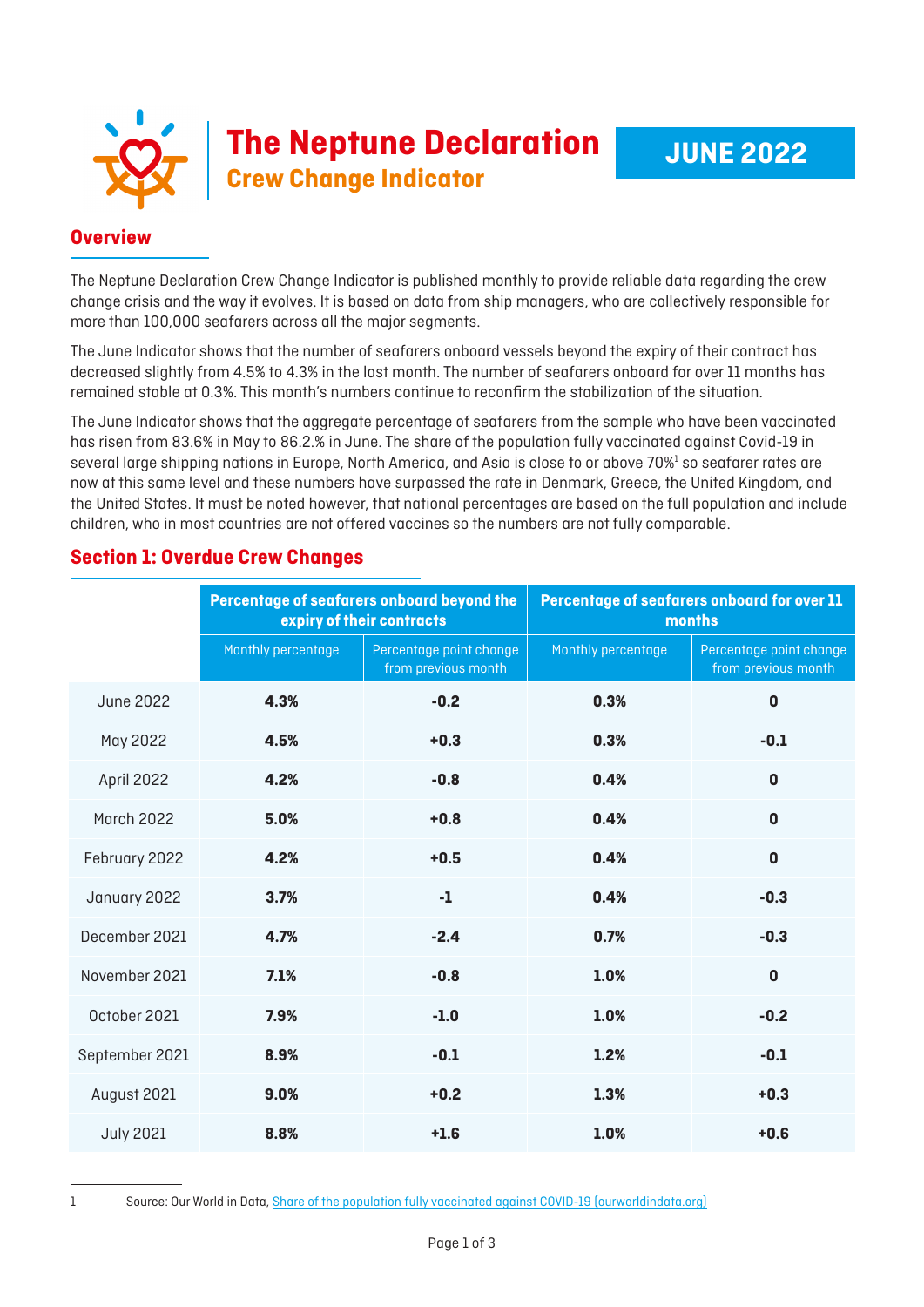| June 2021 | 7.2% | $+1.4$                   | 0.4% |  |
|-----------|------|--------------------------|------|--|
| May 2021  | 5.8% | $\overline{\phantom{a}}$ | 0.4% |  |

The data reflects the situation on the 15<sup>th</sup> day of the preceding month.

As part of their reporting, the contributing ship managers have also highlighted the following key developments that have impacted crew changes in the past month.

- Entry restrictions and quarantine requirements have been eased in several places, such as in some Chinese cities.
- Strict restrictions persist in some countries, such as Japan, and crew change complications continue in China, despite some eased rules.
- Ship managers note that there have been some visible improvements to the situation, with significant declines in seafarer infections.
- The situation with Ukrainian and Russian seafarers remains complicated, due to sanctions and restrictions, creating a seafarer shortage.

## **Section 2: Seafarer Vaccinations**

The Indicator provides the aggregated percentage of seafarers from the sample who have been vaccinated and provides an overview of seafarer vaccination trends, as well as the pace at which these increase month by month.

The June Indicator shows that **86.2%** of seafarers from the sample have been vaccinated.<sup>2</sup> This corresponds to an increase of 2.8 percentage points since May.

|                   | Percentage of seafarers from the sample who have been vaccinated |                                             |  |
|-------------------|------------------------------------------------------------------|---------------------------------------------|--|
|                   | Monthly percentage                                               | Percentage point change from previous month |  |
| <b>June 2022</b>  | 86.2%                                                            | $+2.8$                                      |  |
| May 2022          | 83.6%                                                            | $+6.4$                                      |  |
| April 2022        | 77.2%                                                            | $+4.4$                                      |  |
| <b>March 2022</b> | 72.8%                                                            | $+6$                                        |  |
| February 2022     | 66.8%                                                            | $+7$                                        |  |
| January 2022      | 59.8%                                                            | $+10.3$                                     |  |
| December 2021     | 49.5%                                                            | $+8.5$                                      |  |
| November 2021     | 41%                                                              | $+9.9$                                      |  |
| October 2021      | 31.1%                                                            | $+9.2$                                      |  |

<sup>2</sup> The data has been collected from leading ship managers who have made great efforts in addressing the crisis. It is expected the percentage is likely to overestimate the actual proportion of vaccinated seafarers.